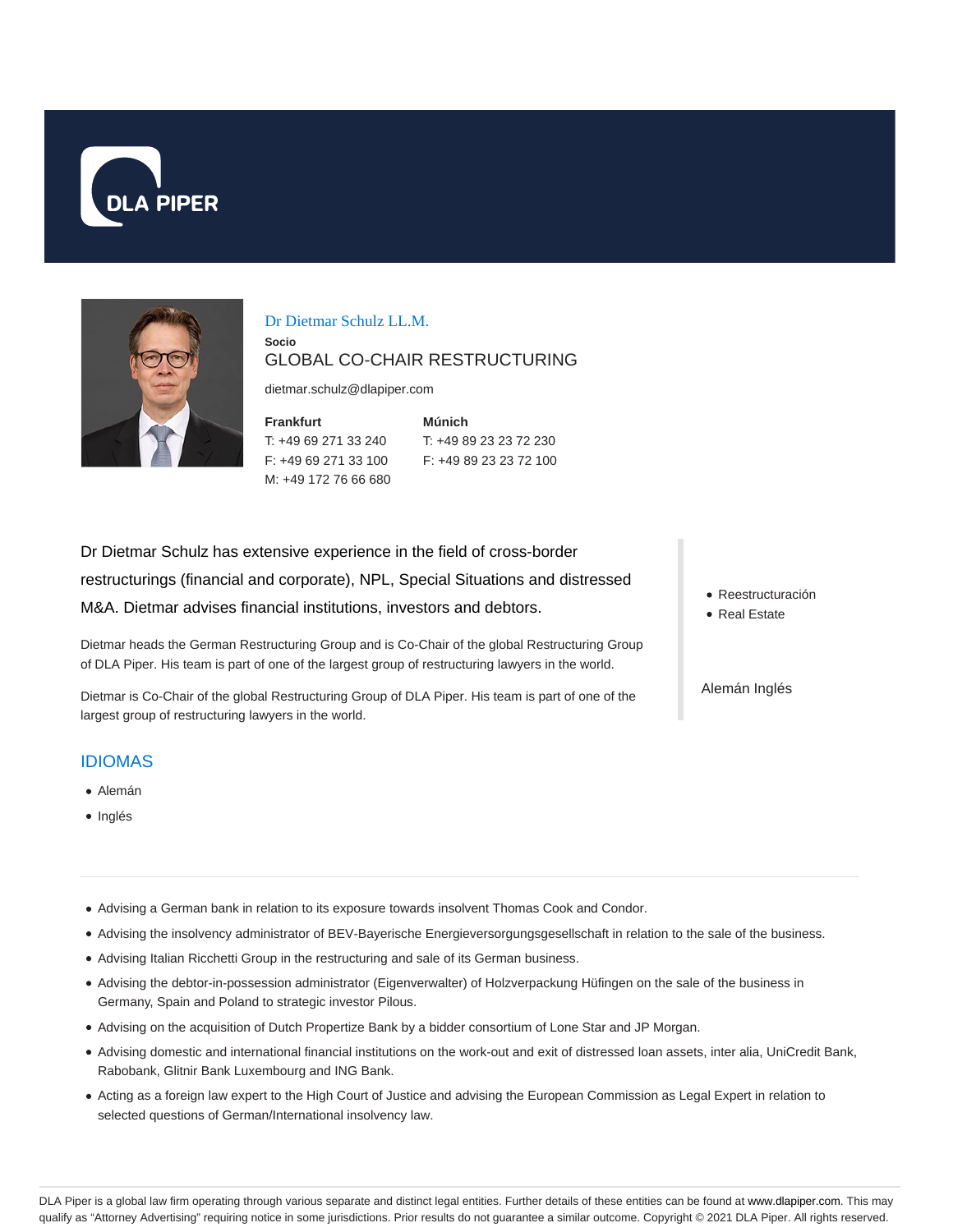# Experiencia previa

Dietmar joined DLA Piper in December 2012. Previously, he worked for leading law firms in London, Frankfurt and Munich since 2000 (since 2007 as a Partner).

#### Reconocimientos

- JUVE Handbook 2021/2022: Frequently recommended for insolvency and restructuring; "very competent, comprehensive advice", client
- Legal 500 Germany 2022: Recommended for restructuring and insolvency: restructuring; "Dietmar Schulz is a very agile and solution-oriented colleague"; "Dr. Dietmar Schulz is a very good team player with excellent leadership qualities at the same time."
- Handelsblatt in cooperation with Best Lawyers 2022: Recommended for restructuring and insolvency
- WirtschaftsWoche 2020: Recommended as "top lawyer" for restructuring

# Formación

- Universities of Heidelberg and Cambridge
- Freie Universität Berlin, Ph.D.
- University of Edinburgh, LL.M.

## Asociaciones profesionales

- Member of the German lawyers' association, sub-group insolvency and restructuring
- Insol Europe
- Member of TMA Deutschland

#### NOVEDADES

Dr Dietmar Schulz has written numerous articles and co-authored books on insolvency law and he is recommended by legal directories such as JUVE in the fields of restructuring and insolvency.

## Publicaciones

- 2015 "Apcoa Grenzen der Anerkennung des Scheme of Arrangement nach Änderung der Rechtswahlklausel", in ZIP 2015, 1912.
- 2014 Regarding the internal settlement of claims in a civil law company remarks to German Federal Court of Justice (BGH), 4 June 2013 - II ZR 207/10, in WuB II J § 705 BGB 1.14.
- 24 May 2013 Regarding the assignment of restitution claims deriving from contestation in insolvency proceedings, remarks to German Federal Court of Justice (BGH), 10 January 2013 - IX ZR 172/11, in EWiR 2013, p. 329 et seqq.
- 25 January 2013 Disadvantaging of creditors, order for payment of debt respectively loans, -remarks to German Federal Court of Justice (BGH), 21 June 2012 - IX ZR 59/11, in WuB 2013, p. 63 et seqq.
- September 2012 The obligation of a liquidator of a German public limited company (Aktiengesellschaft) after its dismissal to point out matters of high importance to its successor, - remarks to German Federal Court of Justice (BGH), 28 February 2012 - II ZR 244/10, in WuB 2012, p. 527 et seqq.
- 17 November 2011 shareholder liability, accessory liability, measure of proportional liability, remarks to District Court of Berlin (Kammergericht), 22 December 2010 - 26 U 232, in WuB 2011, p. 659 et seqq.
- 16 August 2011 Validity of assignments of loan claims, inter alia, to non-bank, remarks to German Federal Court of Justice (BGH), 19.04.2011 - XI ZR 256/10, in EWiR 2011, p. 521 et seqq.